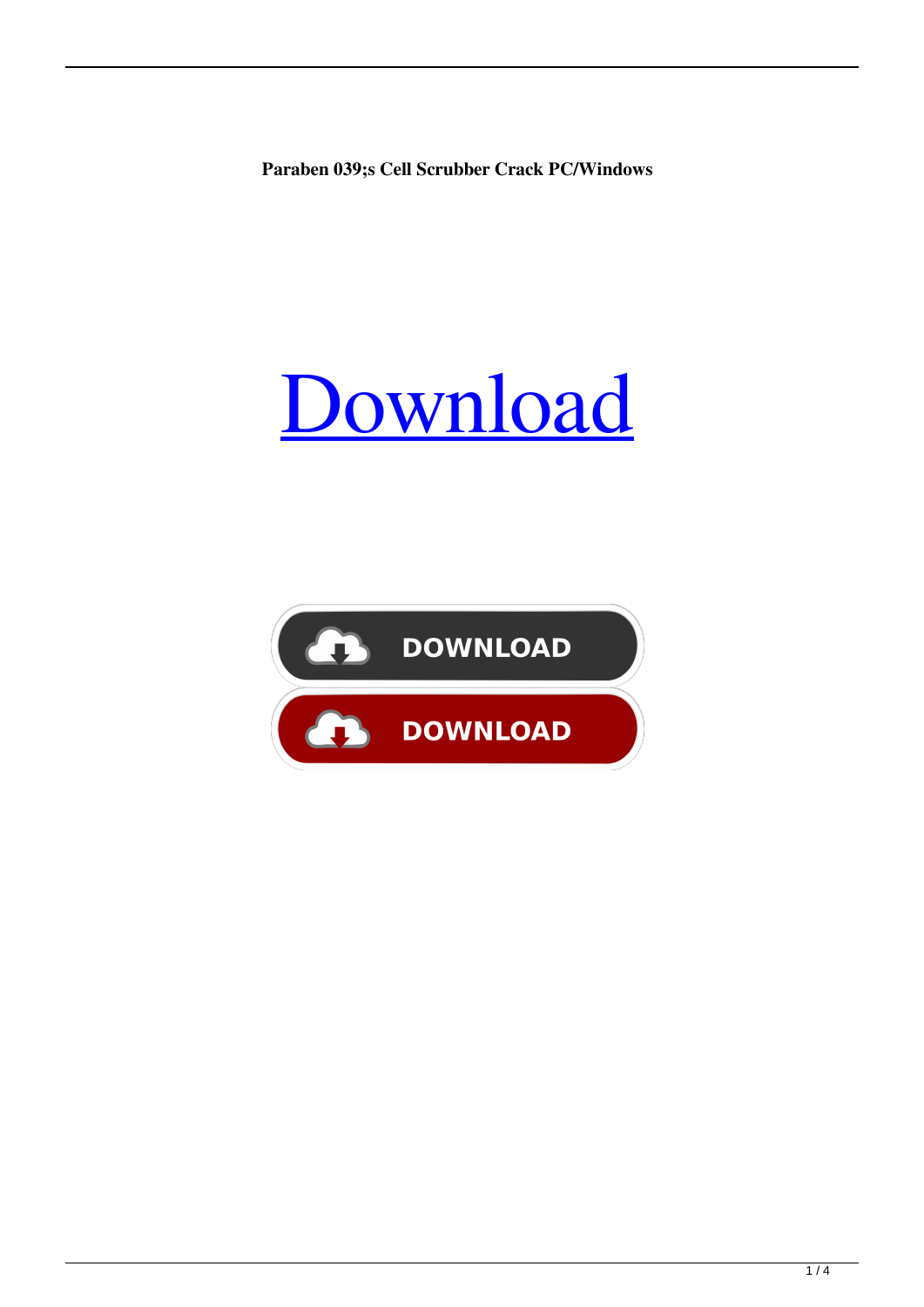## **Paraben 039;s Cell Scrubber Crack Free [32|64bit] (Final 2022)**

### **Paraben 039;s Cell Scrubber Crack For Windows [Updated-2022]**

81e310abbf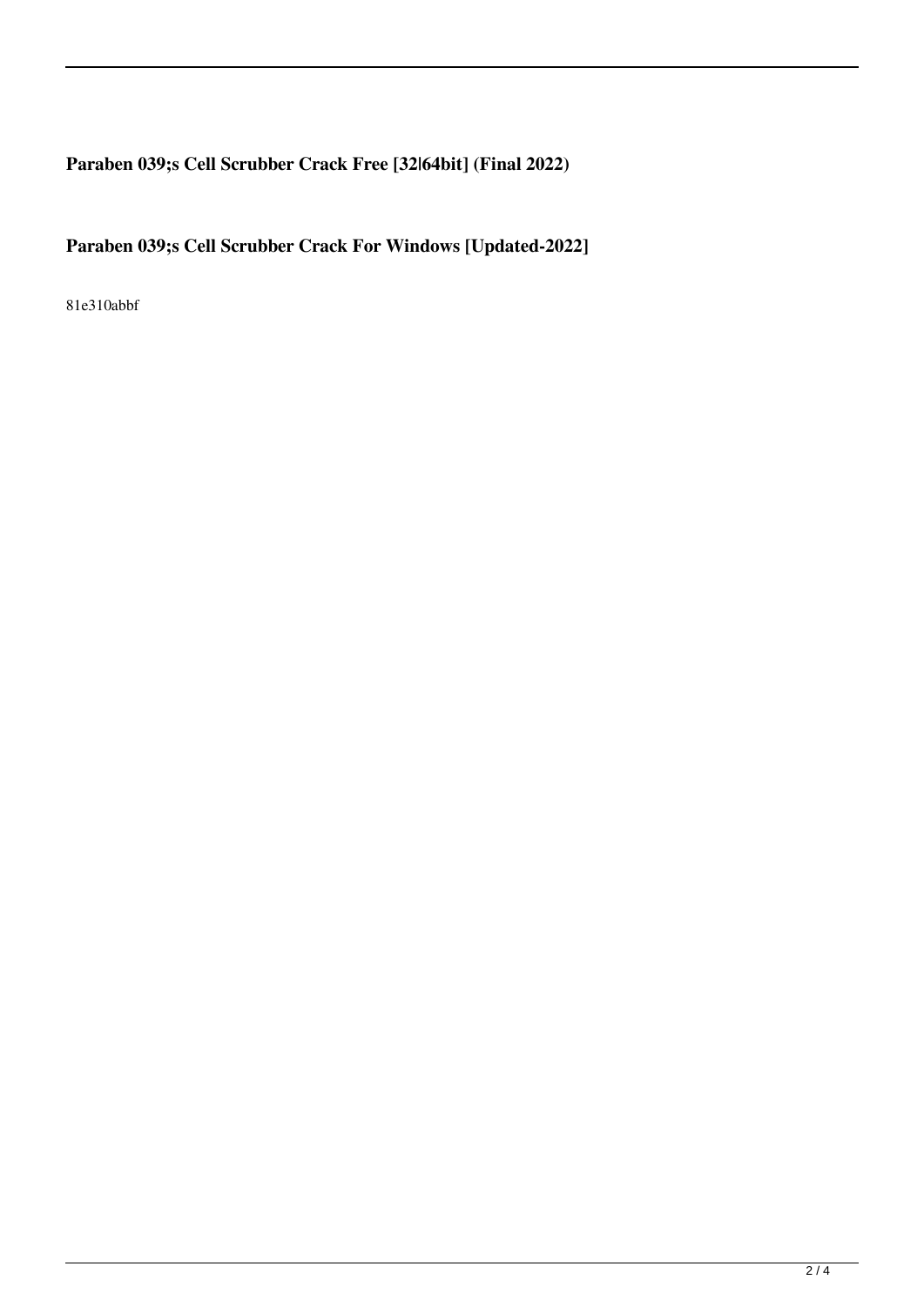#### **Paraben 039;s Cell Scrubber With Key**

#### **What's New In?**

Paraben's Cell Scrubber is especially developed for users who own BlackBerry phones and who want to make sure their devices have not been infected by spyware. One simply needs to connect their handset to the computer via the USB cable, then set the application to scan its contents. Disclaimer HarnessU.com is a participant in the Amazon Services LLC Associates Program, an affiliate advertising program designed to provide a means for sites to earn advertising fees by advertising and linking to amazon.com. THIS DISCLAIMER AFFECTS YOUR STATUTORY RIGHTS. You may be entitled to statutory damages or other rights from the consumer regulator where you live. If you are not satisfied with our services you may complain to the service provider. For further details, please contact the service provider directly.import {FormComponent} from 'ej2-base/component/form'; /\*\* \* @hidden \*/ export class GeneralFormComponent extends FormComponent { constructor(options) { super(options); } public addFormOption(formOption) { this.options.addFormOption(formOption); } } Q: Android JUnit Testing I'm using android JUnit testing. But when I run this unit test: @RunWith(AndroidJUnit4.class) public class MyActivityTest { @Test public void test() { // Test } } When I run this test, my Activity goes to foreground, and my emulator stops. But I want to write only unit test of my app, and just test my App, not the Activity. So how can I run test only my app without seeing any activity? A: Use InstrumentationTestRunner: @RunWith(InstrumentationTestRunner.class) public class MyActivityTest { @Test public void test() { // Test } } Q: Модификация атрибутов файла Здравствуйте. Приветствую помощь в модификации атрибутов файла. Имеется вот такой файл: